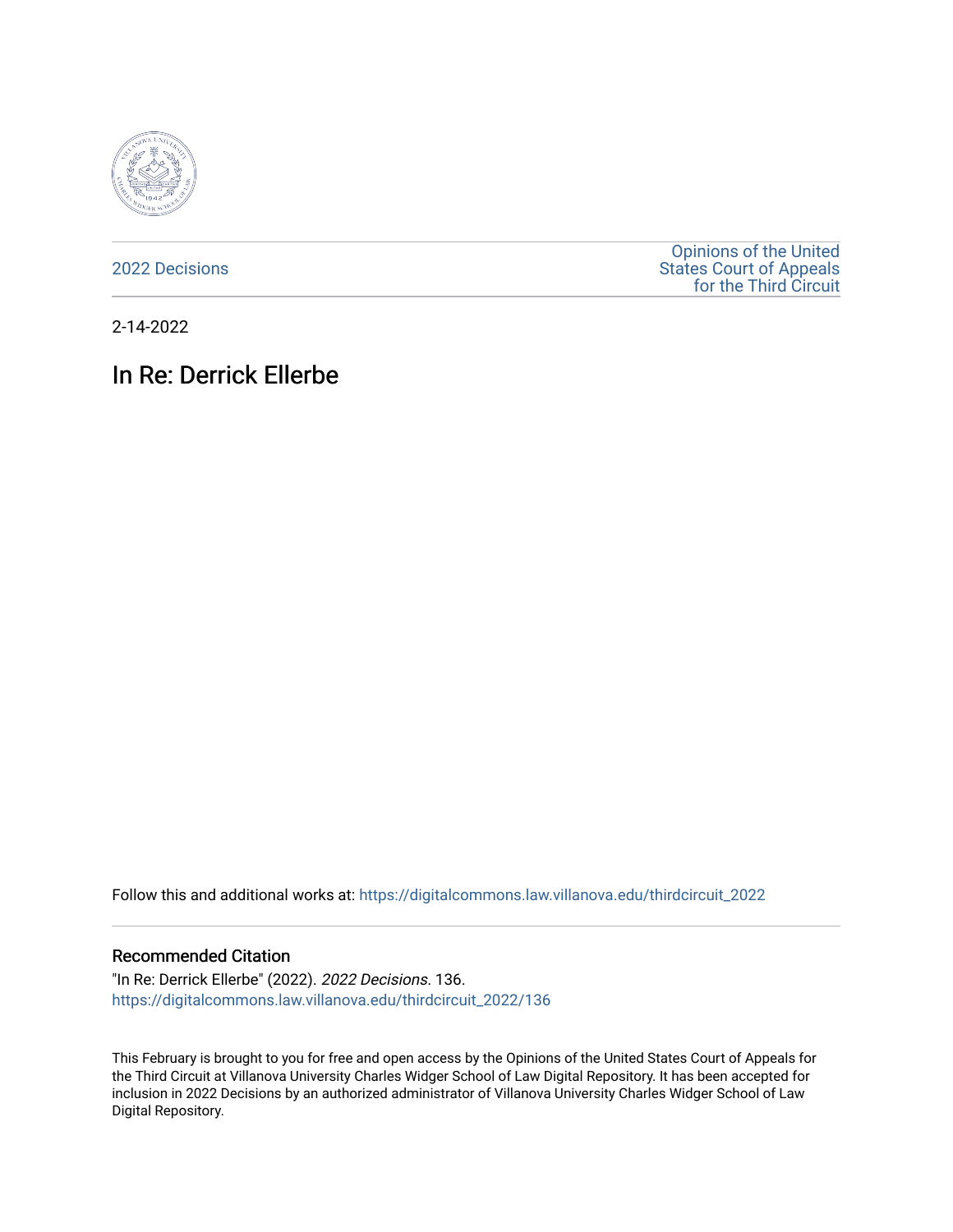#### CLD-070 **NOT PRECEDENTIAL**

## UNITED STATES COURT OF APPEALS FOR THE THIRD CIRCUIT

\_\_\_\_\_\_\_\_\_\_\_

# No. 21-3003 \_\_\_\_\_\_\_\_\_\_\_

#### IN RE: DERRICK J. ELLERBE,

\_\_\_\_\_\_\_\_\_\_\_\_\_\_\_\_\_\_\_\_\_\_\_\_\_\_\_\_\_\_\_\_\_\_\_\_

Petitioner

On a Petition for Writ of Mandamus from the United States District Court for the Eastern District of Pennsylvania (Related to E.D. Pa. Civ. Nos. 2:20-cv-00211; 2:21-cv-03806; and 2:21-cv-03807)

\_\_\_\_\_\_\_\_\_\_\_\_\_\_\_\_\_\_\_\_\_\_\_\_\_\_\_\_\_\_\_\_\_\_\_\_

Submitted Pursuant to Rule 21, Fed. R. App. P. January 27, 2022

Before: AMBRO, SHWARTZ, and BIBAS, Circuit Judges

(Opinion filed February 14, 2022)  $\overline{\phantom{a}}$   $\overline{\phantom{a}}$   $\overline{\phantom{a}}$   $\overline{\phantom{a}}$   $\overline{\phantom{a}}$   $\overline{\phantom{a}}$   $\overline{\phantom{a}}$   $\overline{\phantom{a}}$   $\overline{\phantom{a}}$   $\overline{\phantom{a}}$   $\overline{\phantom{a}}$   $\overline{\phantom{a}}$   $\overline{\phantom{a}}$   $\overline{\phantom{a}}$   $\overline{\phantom{a}}$   $\overline{\phantom{a}}$   $\overline{\phantom{a}}$   $\overline{\phantom{a}}$   $\overline{\$ 

## OPINION\*  $\overline{\phantom{a}}$   $\overline{\phantom{a}}$   $\overline{\phantom{a}}$   $\overline{\phantom{a}}$   $\overline{\phantom{a}}$   $\overline{\phantom{a}}$   $\overline{\phantom{a}}$   $\overline{\phantom{a}}$   $\overline{\phantom{a}}$   $\overline{\phantom{a}}$   $\overline{\phantom{a}}$   $\overline{\phantom{a}}$   $\overline{\phantom{a}}$   $\overline{\phantom{a}}$   $\overline{\phantom{a}}$   $\overline{\phantom{a}}$   $\overline{\phantom{a}}$   $\overline{\phantom{a}}$   $\overline{\$

PER CURIAM

Derrick J. Ellerbe seeks a writ of mandamus on the basis that the United States

District Court for the Eastern District of Pennsylvania has "refuse[d] to docket" his

"cases, complaints, motions, or allegations." We will deny the petition.

<sup>\*</sup> This disposition is not an opinion of the full Court and pursuant to I.O.P. 5.7 does not constitute binding precedent.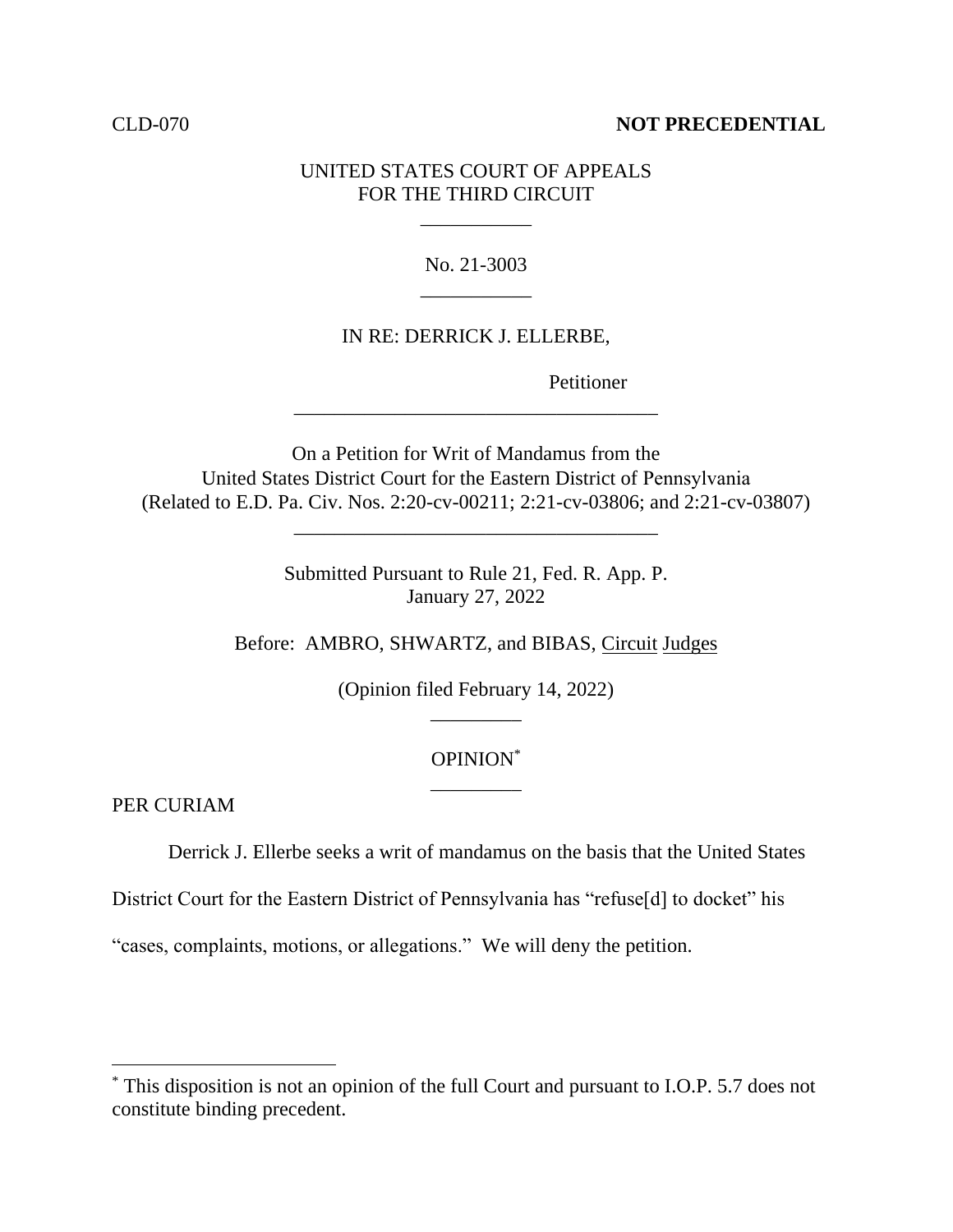Although Ellerbe did not provide the relevant District Court case numbers, we take judicial notice of three relevant cases. See Oneida Motor Freight, Inc. v. United Jersey Bank, 848 F.2d 414, 416 n.3 (3d Cir. 1988) (holding that court may take judicial notice of the record from previous court proceedings). In Ellerbe v. President of the U.S., the District Court enjoined Ellerbe from filing, without prior leave of court, any pleadings or actions concerning "identical, untimely allegations" raised in prior civil actions. E.D. Pa. Civ. No. 2:20-cv-00211 (order entered Sept. 21, 2020.) One year later, the District Court dismissed as frivolous under 28 U.S.C. § 1915(e)(2)(B)(i) two actions filed by Ellerbe because they violated the prior filing injunction. See Ellberbe v. U.S. Government, E.D. Pa. Civ. No. 2:21-cv-03806 (order entered Sept. 20, 2021); In re Ellerbe, E.D. Pa. Civ. No. 2:21-cv-03807 (order entered Sept. 20, 2021). Ellerbe did not appeal from those orders.

A writ of mandamus is a drastic remedy available in only extraordinary circumstances. In re Diet Drugs Prods. Liab. Litig., 418 F.3d 372, 378 (3d Cir. 2005). Generally, mandamus is a means "to confine an inferior court to a lawful exercise of its prescribed jurisdiction or to compel it to exercise its authority when it is its duty to do so." Id. (quoting In re Patenaude, 210 F.3d 135, 140 (3d Cir. 2000)). Mandamus may not be used as a substitute for appeal. See id. at 378–79.

To the extent that Ellerbe seeks to challenge the 2020 filing injunction or the subsequent dismissal of his actions pursuant to that injunction, mandamus relief is unavailable because he could have obtained that relief through the normal appeal process. See In re Kensington Int'l Ltd., 353 F.3d 211, 219 (3d Cir. 2003) ("If, in effect, an appeal